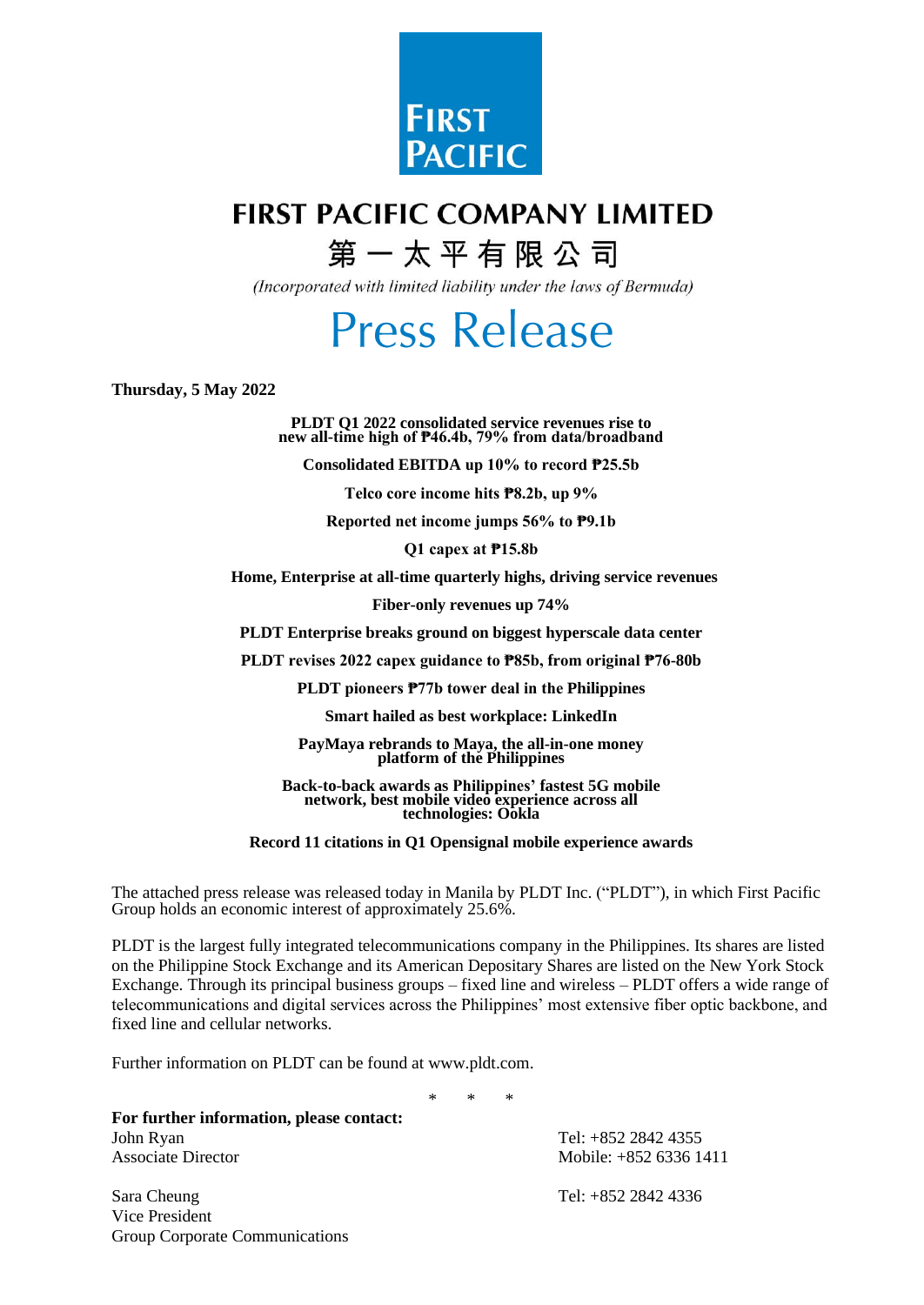

# **Q1 2022 CONSOLIDATED SERVICE REVENUES RISE TO NEW ALL-TIME HIGH OF ₱46.4B, 79% FROM DATA/BROADBAND**

**CONSOLIDATED EBITDA UP 10% TO RECORD ₱25.5B**

**TELCO CORE INCOME HITS ₱8.2B, UP 9%**

**REPORTED NET INCOME JUMPS 56% TO ₱9.1B**

**Q1 CAPEX AT ₱15.8B**

**HOME, ENTERPRISE AT ALL-TIME QUARTERLY HIGHS, DRIVING SERVICE REVENUES**

**FIBER-ONLY REVENUES UP 74%**

**PLDT ENTERPRISE BREAKS GROUND ON BIGGEST HYPERSCALE DATA CENTER**

> **PLDT REVISES 2022 CAPEX GUIDANCE TO ₱85B, FROM ORIGINAL ₱76-80B**

**PLDT PIONEERS ₱77B TOWER DEAL IN THE PHILIPPINES**

**SMART HAILED AS BEST WORKPLACE: LinkedIn**

**PAYMAYA REBRANDS TO MAYA, THE ALL-IN-ONE MONEY PLATFORM OF THE PHILIPPINES**

**BACK-TO-BACK AWARDS AS PHILIPPINES' FASTEST 5G MOBILE NETWORK, BEST MOBILE VIDEO EXPERIENCE ACROSS ALL TECHNOLOGIES: OOKLA**

**RECORD 11 CITATIONS IN Q1 OPENSIGNAL MOBILE EXPERIENCE AWARDS**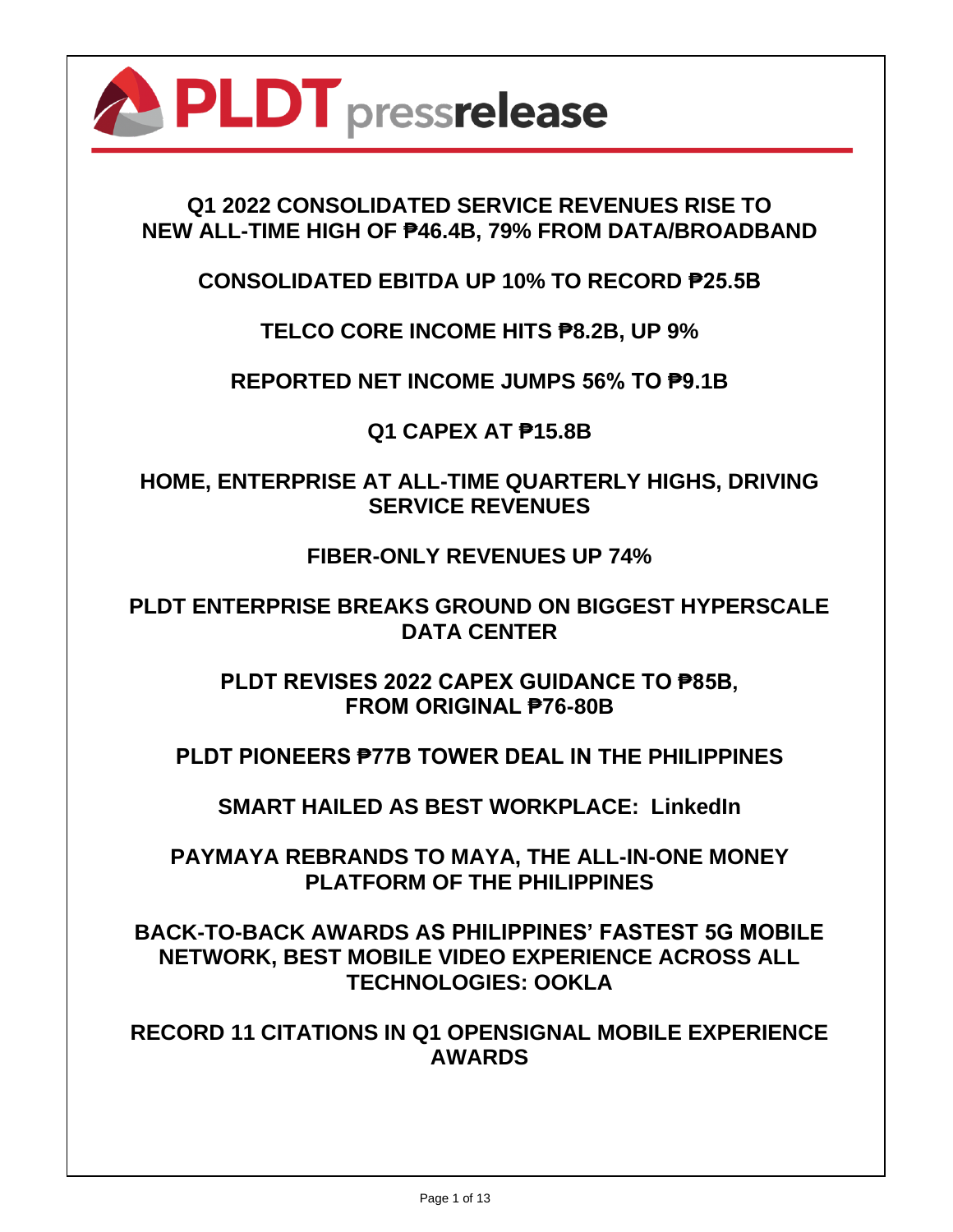*MANILA, Philippines 5th May 2022 –* Committed to supporting customers' shifting digital lifestyles as COVID-19 restrictions ease, PLDT Inc. (PSE: TEL) (NYSE: PHI) (PLDT) grew Consolidated Service Revenues (net of interconnection costs) by 3% or ₱1.5 billion to an all-time high of ₱46.4 billion in the first quarter of 2022, led by Home and Enterprise. Data and broadband, which grew by 8% or  $\overline{P}2.8$  billion to  $\overline{P}36.6$  billion, contributed 79% to consolidated service revenues.

Consolidated EBITDA also grew 10% or ₱2.2 billion year-on-year to a record ₱25.5 billion, marking seven (7) consecutive quarters of growth. EBITDA margin was at 53% in the first quarter of 2022, from 51% in the previous year. Normalized for the impact of Typhoon Odette, EBITDA for the first quarter of 2022 would have been higher by 12% year-on-year to ₱26.1 billion.

Telco Core Income, excluding the impact of asset sales and Voyager Innovations, reached  $\overline{P}8.2$  billion, up 9% or  $\overline{P}0.7$  billion from the same period last year, in line with guidance. Reported Net Income jumped by ₱3.3 billion or 56% to ₱9.1 billion.

"We're moving in lockstep with our customers' shifting needs as COVID-19 restrictions ease. Our superior, reliable integrated network continues to sustain hybrid work and learning set-ups, keep loved ones connected online, deliver entertainment content, as well as support businesses and e-commerce," said **Alfredo S. Panlilio**, PLDT and Smart President and CEO.

Consolidated Net Debt as of the first quarter of 2022 amounted to US\$4,424 million while net-debt-to-EBITDA stood at 2.33x. Gross Debt was at US\$4,997 million, with maturities well spread out. Only 16% of Gross Debt are denominated in US dollars and 4% are unhedged. PLDT maintained its credit ratings from Moody's and S&P Global at investment grade.

Affirming the Company's balanced approach to capital management and consistent returns to shareholders, PLDT has been included in the recently launched PSE Dividend Yield Index (PSE DivY). Out of 20 companies included in the PSE DivY, PLDT shares the top position with a weight of 10%. The PSE DivY focuses on companies that consistently give high-yielding dividends, with the selection criteria including liquidity, free float, financials and the company's three-year average dividend yield performance.

In a groundbreaking transaction, the PLDT Group recently announced a  $\overline{P}$ 77 billion sale and leaseback deal in connection with 5,907 telecom towers and related passive telecom infrastructure--the largest ever acquisition of assets in the Philippines by international investors, representing a strong endorsement of the country's recovery from the pandemic and its long-term growth prospects. PLDT envisions a staggered closing for this transaction due to the quantum of towers to be transferred; the first closing is expected towards the end of May for about half of the towers, with the balance over the third and fourth quarters of the year. Terms of the lease agreements are in line with running costs for Smart. Proceeds from the transaction are to be deployed largely for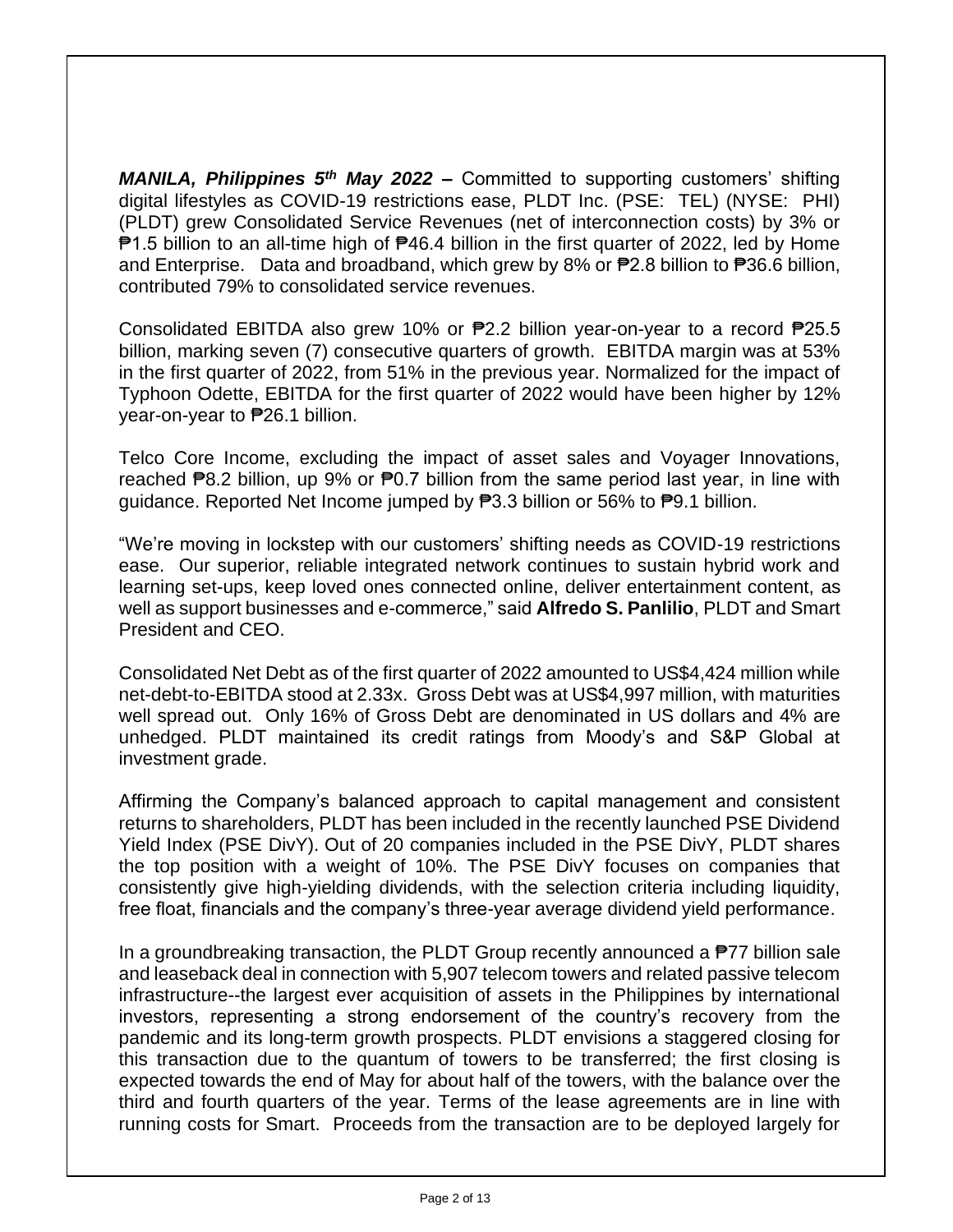debt prepayment and debt avoidance which will translate to reduced financing costs. As a result, we expect earnings accretion of 10% post-completion, in addition to the onetime significant gain on disposal to be recognized.

#### **PayMaya rebrands to Maya, the all-in-one money platform of the Philippines**

PayMaya has rebranded to Maya, featuring its all-in-one money app for consumers, as part of its thrust to build the Philippines' end-to-end digital financial services platform, together with the recently launched Maya Bank.

The new Maya app seamlessly integrates digital banking services powered by Maya Bank, such as savings and credit, with PayMaya's e-wallet and other features like cryptocurrency, micro-investments, and insurance. Touted as "everything and a bank," the Maya app is set to revolutionize how Filipinos manage their money.

The new Maya brand will be reflected across its ecosystem – including its leading enterprise payments solutions with Maya Business (formerly PayMaya Business) and across its widest on-ground network of Maya Center (formerly Smart Padala) agents across the Philippines.

The launch of the new brand Maya and Maya Bank comes at the heels of the recent US\$210 million funding round of Voyager Innovations (Voyager), the parent company of both PayMaya and Maya Bank. This latest fundraising propelled Voyager to unicorn plus status at a valuation of nearly US\$1.4 billion. PLDT remains the largest shareholder of Voyager, infusing US\$62 million in the latest funding round.

Maya's integrated ecosystem approach that seamlessly combines digital payments and digital banking uniquely positions it among other e-wallets, banking, and fintech services in the Philippines. As of end-March 2022, Maya had over 47 million registered users across its consumer platforms. Maya Business, the Philippines' leading non-bank enterprise payments processor, enables over 630,000 online and face-to-face touchpoints to accept digital payments from e-wallets and QR to any credit, debit, and prepaid card. Meanwhile, Maya Center is bridging underserved Filipinos to digital finance, with over 63,000 agent network touchpoints across the nation.

"PLDT and Smart are continuously expanding and enhancing the digital ecosystem available to Filipinos through synergies with Maya. This collaboration underscores our efforts in putting the needs of our customers first, as they are the North Star of all our group-wide efforts. Through Maya's platforms, backed by the widest network coverage of PLDT and Smart, we can elevate the quality of our customers' experience," said **Panlilio**.

"The launch is just a beginning. So much work lies ahead. Our teams at PayMaya and Maya Bank know that our high aspirations can only be reached with imagination, perseverance, and plain grit," said **Manuel V. Pangilinan**, Chairman of PLDT and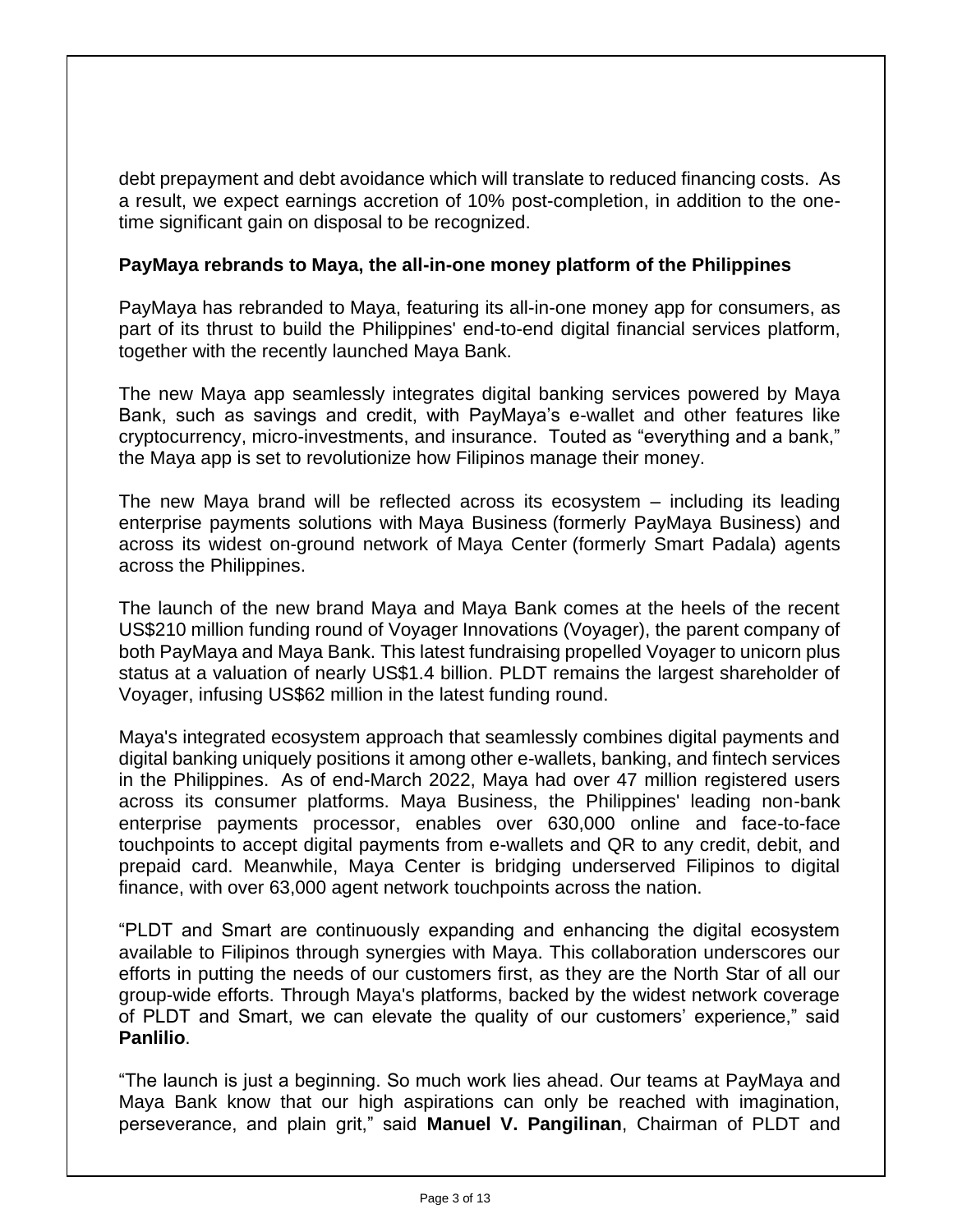Voyager. "Success for us is millions of Filipinos who can be banked—whose savings can bear the weight of inflation, where financing can help them plan better for their future and reliance placed on a trusted partner in Maya."

## **Home: Expansive Fiber Network Drives 1Q Service Revenues To Record High**

Sustained rollout of an already expansive network bolstered Home's first quarter fiberonly service revenue by 74% from the year-earlier period, or by ₱4.7 billion, to a record high ₱11.1 billion. Including other businesses, total Home service revenues increased 25% year-on-year or by ₱2.7 billion to an all-time high ₱13.6 billion.

Home pushed total fiber capacity to 6.25 million ports following the completion of 480,000 additional ports for the first quarter of 2022. This gives Home extra capacity to complete the migration of ADSL within the first half of the year, significantly reduce the remaining subscribers on copper, and sufficiently address the strongly growing demand for faster Internet access.

Home ended the first quarter with more than 3.1 million fiber subscribers continuing its momentum this year in spite of the hurdles posed by the Omicron surge and Typhoon Odette.

Fiber-only revenues now account for 82% of total Home revenues, up from 59% from a year ago.

Demand for home broadband is expected to remain robust as the Philippine home broadband market remains underpenetrated and as the 'next normal' will continue to be a hybrid model with work- and study-from home set-ups. Given PLDT Home's brand equity and improved installation capability, the PLDT Group anticipates this segment's growth momentum from 2021 to be sustained into 2022.

### **Enterprise: all-time high revenues as business activity returns**

As the economy reopens, Enterprise revenues in the first quarter of 2022 touched an alltime high of ₱11.6 billion, up ₱0.8 billion or 7% from the same quarter in 2021.

Spurred by the digital transformation of enterprises and the return of business activity with the re-opening of the economy, corporate broadband connections grew by 8% in the first quarter of 2022, while cloud licenses grew by 36% to about 550,000 for the period. Third-party data center racks in service during the first quarter of the year grew by 41%.

Growth was underpinned by the robust uptake of fixed internet services as: (i) businesses require reliable and high-speed connectivity into their offices; (ii) aggressive go-to-market programs in partnership with government agencies targeting hyperscalers to capture their data center and high-bandwidth requirements; and (iii) deep engagement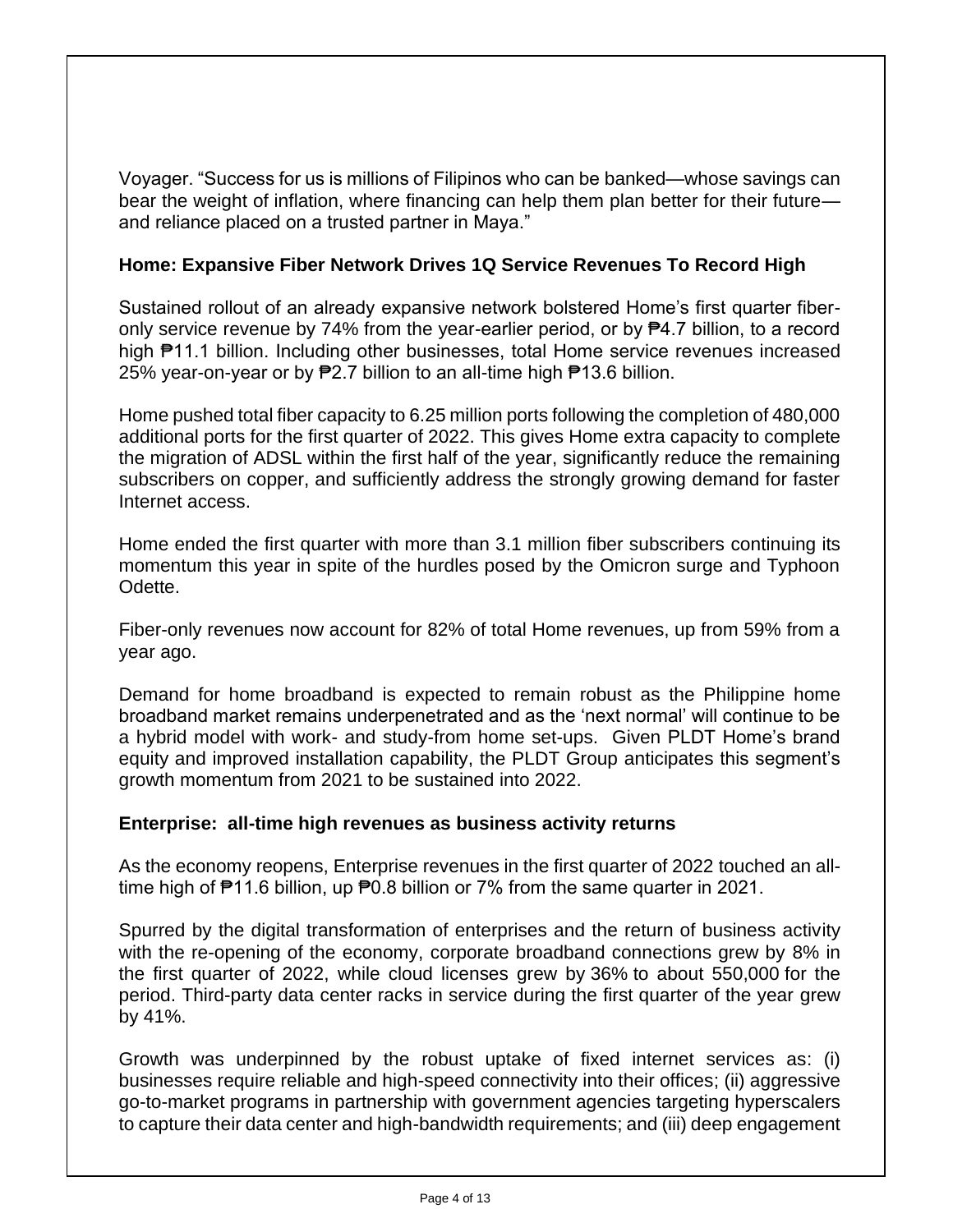with Enterprises and the public sector to accelerate their adoption of digital transformation solutions.

Aimed at positioning the Philippines as the next hyperscaler destination in Asia and supporting the nation's next growth engine, industry-leading ICT arm ePLDT recently broke ground at what will be the country's largest data center campus: Vitro Sta. Rosa in Laguna. Designed to be Tier-3 Certified and Tier-4 Ready, the most robust facility in ePLDT's suite of 11 data centers will be the first of a series of hyperscale facilities totaling to a power requirement of 100MW over the medium term.

Alongside digital infrastructure investments, PLDT Enterprise further elevated domain expertise and technical capability by achieving advanced certifications from the most prominent global technology partners, enabling it to strengthen its leadership in being the digital transformation partner-of-choice for businesses.

#### **Individual: turning the corner as mobility resumes**

Following the headwinds in the first quarter due to Typhoon Odette and the Omicron surge, the Individual Wireless business is seeing encouraging signs of recovery as the economy reopens, with new offers and 5G adoption driving data usage.

For the first quarter of 2022, Individual Wireless revenues hit ₱20.4 billion. Mobile data traffic reached 1,010 petabytes, up 30% versus the same period in 2021. In the first quarter of 2022, average monthly mobile data usage per subscriber reached 8.5 gigabytes, 17% higher than the monthly average for 2021. As of the first quarter of 2022, active data users reached over 41.6 million customers. Meanwhile, first quarter data traffic on Smart's 5G network grew by 65% quarter-on-quarter as the number of unique 5G devices on the network grew 35% from end-2021 to more than 1.58 million.

In the first quarter of 2022, Smart launched new innovative offers catering to prepaid customers' changing needs, such as Smart Prepaid's GigaPower and TNT's Pantawid load, which were instrumental in the improvement in prepaid top-ups. With the growth of Tiktok usage among Filipinos, Smart also launched "Free Tiktok for All" in March.

Smart Postpaid's SIM-only plans under Signature Plans+ also offered unlimited 5G with Netflix to drive 5G adoption, leading to higher acquisitions and higher ARPU. New unlimited propositions for Smart Bro mobile and fixed wireless helped customers during the heightened lockdown in January, and in preparation for return-to-work in succeeding months.

Smart also continues to drive data usage, specifically among the gaming community, as it launched GIGA Arena in March. The country's first all-in-one esports platform lets users match up with fellow players to compete in daily, weekly, and monthly tournaments. Innovative features allow mobile gamers to set-up tournaments, stream live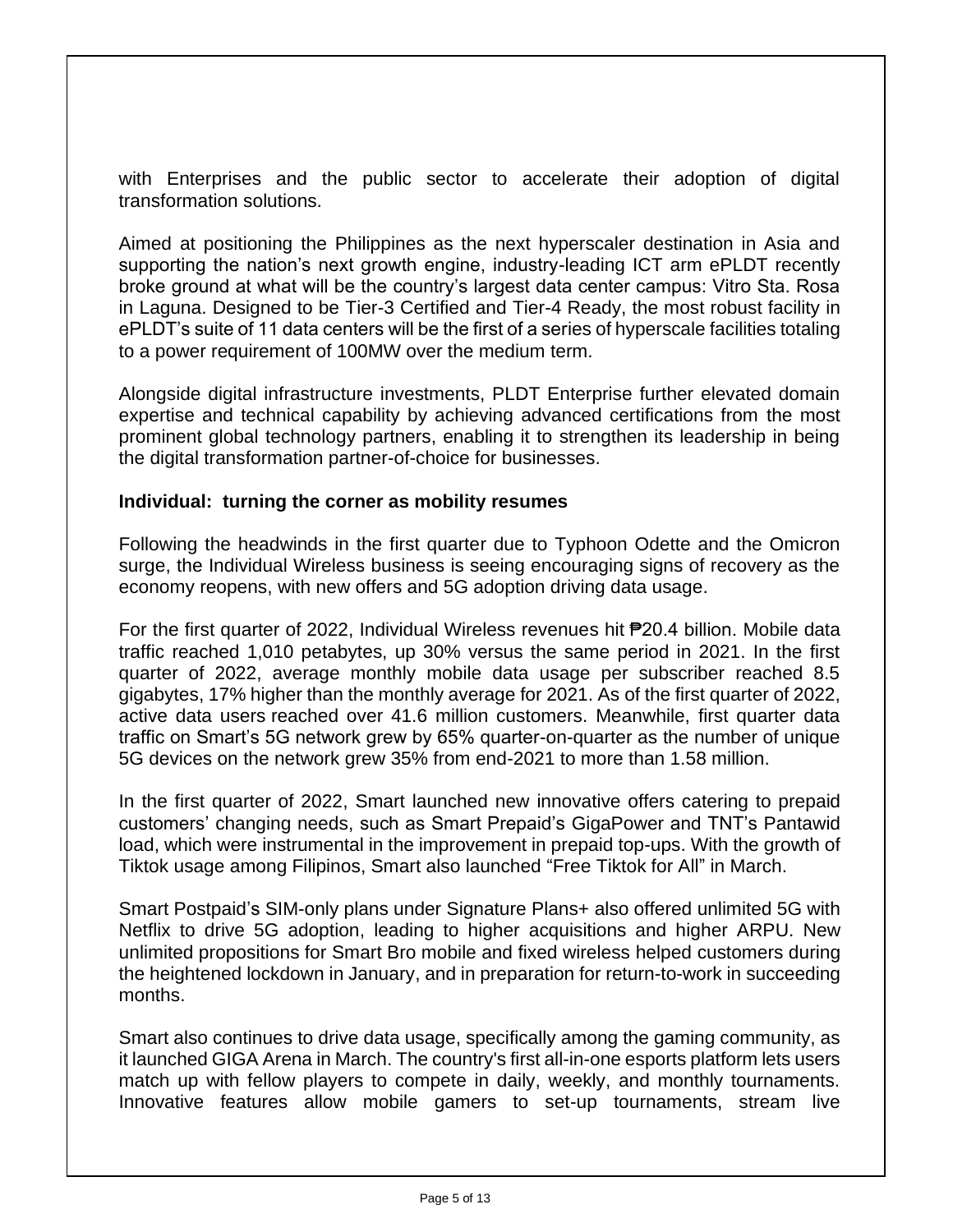competitions, play arcade games, purchase e-load, and conveniently link their e-wallet to secure their tournament winnings via GigaPay with Maya, among others.

Smart has also partnered with Canada-based firm Firstlight Media to level-up the overthe-top (OTT) video experience of GigaPlay users. The app piloted Firstlight's new cloudnative platform in time for the return of the University Athletic Association of the Philippines (UAAP) games last March 26. For the month of March, GigaPlay was the digital home of the Philippine Basketball Association, the Philippine Volleyball League, the Japanese B-League, games of Kai Sotto's Adelaide 36ers as well as the UAAP.

### **Network: cementing the fiber life, complemented by 5G buildout**

Continuously ramping up efforts to reach more homes across the country, PLDT's fiber footprint expanded by 8% from end 2021 to over 803,000 kilometers in the first quarter of 2022, with homes passed at about 15.5 million.

To support the constant growth of mobile data traffic, Smart increased to 76,600 its total base stations nationwide as of end-March 2022, supporting its 3G, 4G/LTE and 5G customers from Batanes to Tawi-Tawi. This includes around 7,300 5G base stations.

The accelerated deployment of LTE, 5G and fiber across the country is part of PLDT and Smart's broader initiative to deliver world-class experience to customers nationwide.

For its efforts in improving its network, Smart also recently won back-to-back Ookla awards as the Philippines' Fastest 5G Mobile Network and for delivering the country's Best Mobile Video Experience across all mobile technologies.

Smart also won the most number of citations in the latest Mobile Experience Awards by Opensignal, underscoring Smart's superiority as the Philippines' fastest mobile network with the widest 5G reach and best 4G coverage experience, among other citations.

"These citations are a testament to our sustained investments in our network, and our combined efforts to continuously improve our customers' experience. As the economy reopens, our customers' shifting needs will entail higher mobile usage. These reports validate that we are best positioned to enable hybrid workplaces and online learning, the use of e-commerce and digital payments, and empower businesses to thrive in the postpandemic next normal," **Panlilio** said.

Outside the Philippines, as international inbound and outbound travel picks up, Smart has also sustained the momentum of its global 5G roaming rollout, serving customers in 50 countries with 80 international partners as of March 2022.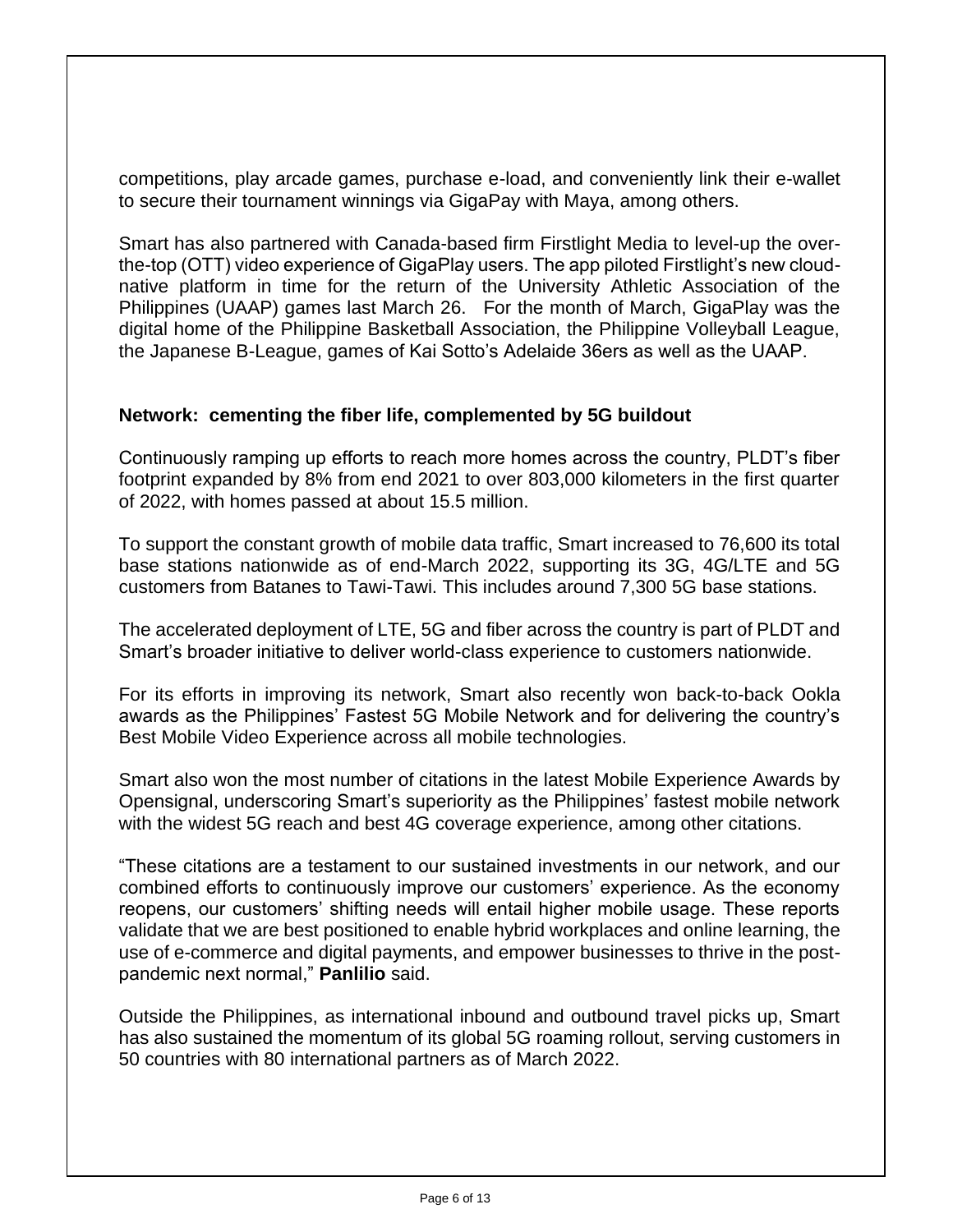# **Revised capex guidance**

PLDT has revised its capex guidance for 2022 to ₱85 billion, from the original capex guidance of ₱76-80 billion. This increase will support updated requirements for the Home broadband and data center businesses and additional upgrades of the towers and their passive infrastructure assets—subject of the tower sale and leaseback transaction. **Transformation journey**

Building on the successes of previous transformation initiatives, the Company opened 2022 with the launch of an aspirational PLDT 2025 vision and strategy. "Rapidly shifting market conditions and aggressive competitive activity require us to continuously evolve. For us to be the PLDT our customers want and need us to be, we cannot afford businessas-usual," **Panlilio** said.

Supported by the country's widest, fastest, and most reliable network and nextgeneration digital infrastructure, the transformation establishes new ways of working and higher pace of executing plans. "A holistic view of the business is expected to further elevate customer experience, improve PLDT and Smart's standing as a premier workplace in the Philippines, establish industry-leading operational excellence across the group, grow profits through new businesses and capabilities, and make us the region's leading ESG telco," **Panlilio** enumerated.

### **Sustainability: Caring for the environment and various stakeholders**

In line with the Company's decarbonization roadmap, the installation of rooftop photovoltaic panels or solar panels were recently completed at its offices in Mandaue City in Cebu and La Paz in Iloilo. With the installation of similar systems in a total of five sites in the Visayas, PLDT will not only realize savings in operating expenses, it will also further reduce greenhouse gas (GHG) emissions, with these projects expected to reach up to 821-kilowatt peak capacity, generating more than an estimated 591,000 kWh of renewable energy annually. The expanded use of renewable energy and green technologies in the group's operations are part of the PLDT Group's decarbonization roadmap, which aims to reduce its Scope 1 and 2 GHG emissions by around 40% by 2030. As with many initiatives to reduce our carbon footprint, these are also energyefficient contributing to lower operating expenses.

PLDT and Smart also recently pledged their commitment to the Philippines' 2030 Agenda for Sustainable Development which the National Economic Development Authority (NEDA) is leading for the country. PLDT and Smart are the only Philippine telcos who are members of the NEDA-led Stakeholders' Chamber on the Sustainable Development Goals.

PLDT chairs the Planet Pillar of the United Nations Global Compact (UNGC) local chapter, Global Compact Network Philippines (GCNP). GCNP's 10-year, 10-point business ambition for the Sustainable Development Goals (SDGs) in the Philippines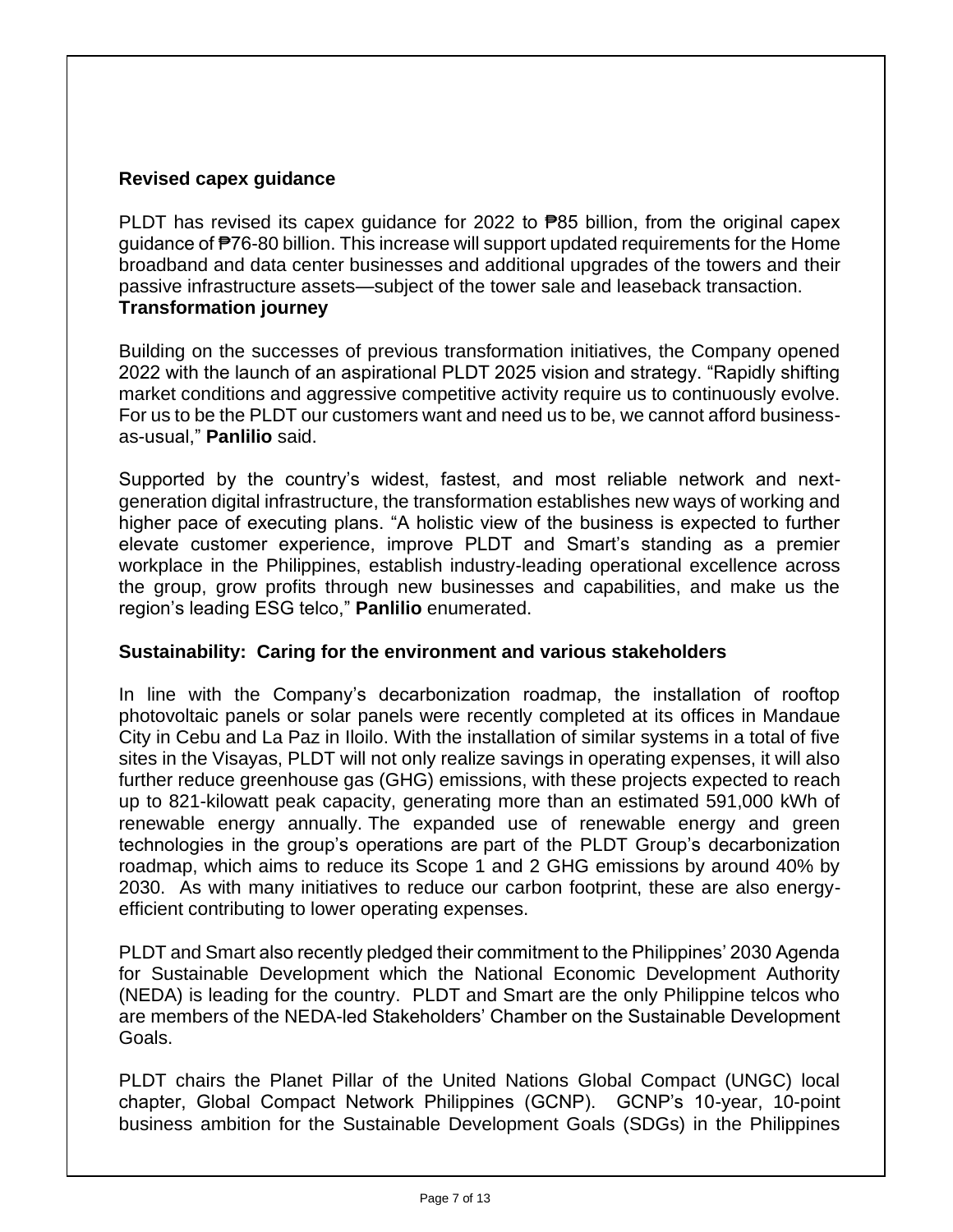envisages harnessing corporate leadership and forging meaningful multi-stakeholder engagements to make possible the future we all want and need – where People, Planet, Prosperity, and Partnerships exist in a balance, and where no one is left behind including and especially the MSMEs.

Furthering the Company's thrust for digital inclusion, Smart has driven initiatives such as Smart Coops, Digital Farmers Program, and Buy Local, Buy Smart. Through digital literacy trainings and affordable financing for devices, these programs enjoin regional cooperatives and small-scale farmers to boost their livelihood by participating in the digital economy. As of the first quarter of 2022, the Buy Local program has hit the  $\overline{P}8$ million mark in gross sales.

Sustaining the Group's efforts in ensuring inclusive quality education to more Filipinos, School-in-a-Bag packages deployed to far-flung schools in the first quarter of 2022 reached 1,100 new beneficiaries.

To promote responsible digital citizenship under its Better Today program, PLDT and Smart also joined global conversations for #SaferInternetDay2022 in February. Mental health initiatives with youth leaders in General Santos City also raised awareness on safer online spaces at the grassroots level.

Bolstering its commitment to taking care of its employees, Smart ranked 1<sup>st</sup> in LinkedIn's Top 15 Companies in the Philippines for 2022. Cited as the best workplace to grow a career, the world's largest professional networking site studied data on skills growth, ability to advance, company affinity and stability, gender diversity, and spread of educational backgrounds.

### **Conclusion**

**Panlilio** said PLDT is on track to meet its targets for the rest of 2022, with Service Revenues expected to post mid-single digit growth. "This growth in service revenues will be underpinned by our continued rollout of fiber ports and LTE/5G, our data center expansion, and our commitment to delivering the best customer experience."

PLDT Chairman **Pangilinan** stressed that PLDT must be steadfast in its goal to deliver its Core Income target and achieve positive free cash flow. "I am encouraged with our strong start for 2022 as we once again posted a record high in revenues, improved EBITDA and increased Telco Core. That said, we must stay the course in order to generate greater free cash flow from higher revenues, cost optimization and the sale of our Towers – the last of which could enhance income this year and in succeeding years. Further, all of these should enable us to deleverage, reducing net debt to EBITDA back to 2.0x—enabling us to pay special dividends, and fortify PLDT's Balance Sheet."

**XXX**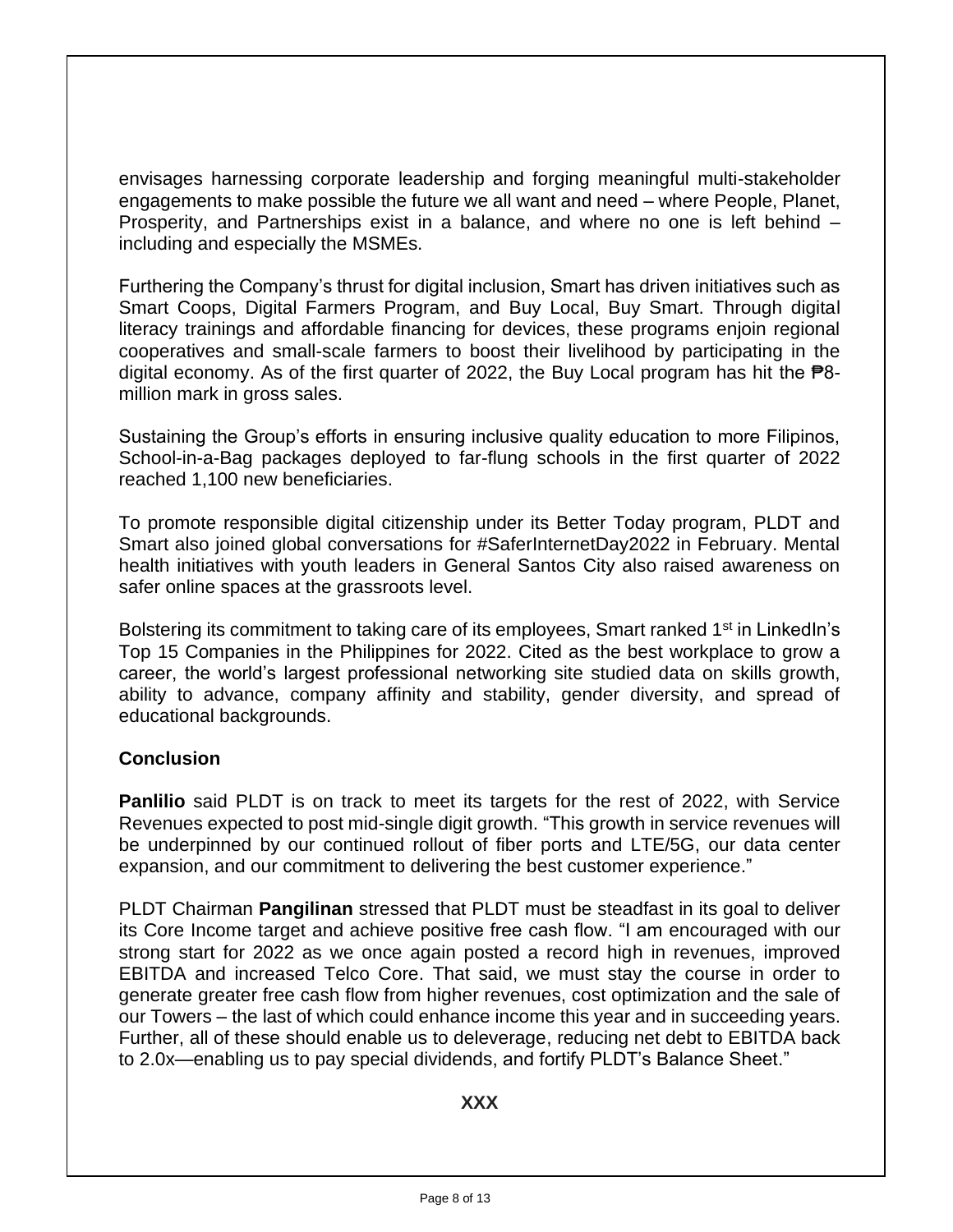| <b>First Quarter</b><br>2021<br>50,148<br>47,924<br>47,974<br>45,677<br>42,033<br>37,748 | % Change<br>5%<br>5%<br>11%              |
|------------------------------------------------------------------------------------------|------------------------------------------|
|                                                                                          |                                          |
|                                                                                          |                                          |
|                                                                                          |                                          |
|                                                                                          |                                          |
| 25,463<br>23,252                                                                         | 10%                                      |
| 51%                                                                                      |                                          |
| 7,696                                                                                    | 55%                                      |
| 1,822                                                                                    | 51%                                      |
|                                                                                          |                                          |
| 5,803                                                                                    | 56%                                      |
| 7,502                                                                                    | 9%                                       |
|                                                                                          | 53%<br>11,905<br>2,752<br>9,078<br>8,203 |

| 47.974 | 45.677 | 5%  |
|--------|--------|-----|
| 1.596  | 833    | 92% |
| 46.378 | 44.844 | 3%  |
|        |        |     |

*(b) Expenses includes Interconnection Costs and MRP expenses of* ₱*4.6bn in 1Q2022 and ₱0.2bn in 1Q2021* 

*(c) EBITDA excluding the MRP expenses booked in 1Q2022 (*₱*4.6bn) and 1Q2021 (₱0.2bn)* 

*(d) Net income as adjusted for the net effect of gain/loss on FX, derivative transactions, Accelerated Depreciation, Asset Impairment, MRP and share in Voyager losses*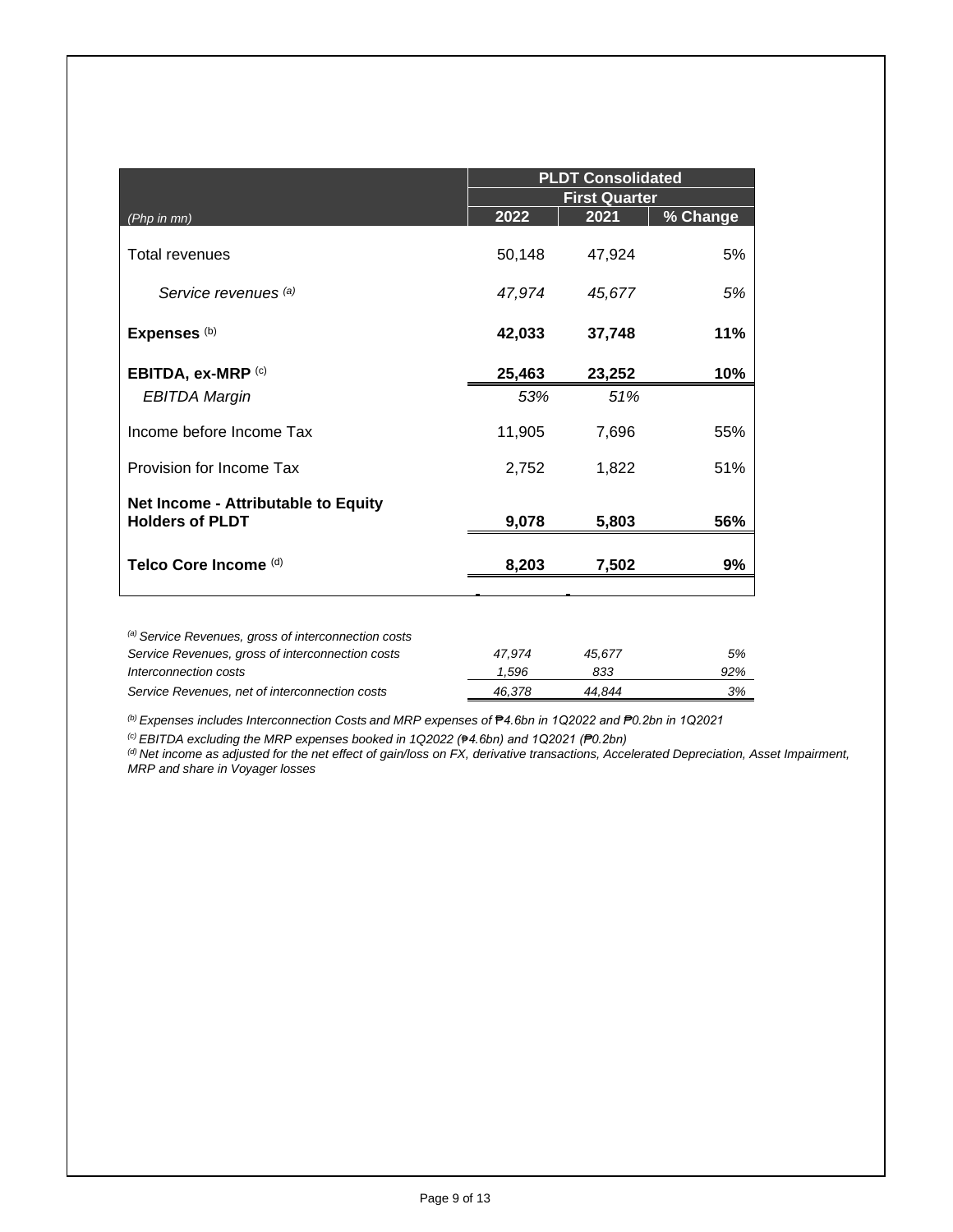## **PLDT INC. AND SUBSIDIARIES CONSOLIDATED STATEMENTS OF FINANCIAL POSITION As at March 31, 2022 and December 31, 2021 (in million pesos)**

|                                                             | March 31,   | December 31, |
|-------------------------------------------------------------|-------------|--------------|
|                                                             | 2022        | 2021         |
|                                                             | (Unaudited) | (Audited)    |
| <b>ASSETS</b>                                               |             |              |
| <b>Noncurrent Assets</b>                                    |             |              |
| Property and equipment                                      | 307,125     | 302,736      |
| Right-of-use assets                                         | 20.189      | 20.081       |
| Investments in associates and joint ventures                | 52,595      | 53,364       |
| Financial assets at fair value through profit or loss       | 347         | 339          |
| Debt instruments at amortized cost – net of current portion | 540         | 400          |
| Investment properties                                       | 929         | 929          |
| Goodwill and intangible assets                              | 62,485      | 62.535       |
| Deferred income tax assets - net                            | 11.621      | 13.385       |
| Derivative financial assets – net of current portion        | 34          | 48           |
| Prepayments – net of current portion                        | 98,037      | 94,777       |
| Contract assets – net of current portion                    | 595         | 566          |
| Other financial assets – net of current portion             | 2.973       | 3.099        |
| Other non-financial assets - net of current portion         | 331         | 138          |
| <b>Total Noncurrent Assets</b>                              | 557,801     | 552.397      |
| <b>Current Assets</b>                                       |             |              |
| Cash and cash equivalents                                   | 25,830      | 23.907       |
| Short-term investments                                      | 3,149       | 2.241        |
| Trade and other receivables                                 | 24,262      | 21,790       |
| Inventories and supplies                                    | 3.955       | 3.662        |
| Current portion of contract assets                          | 1.653       | 1,685        |
| Current portion of derivative financial assets              | 140         | 93           |
| Current portion of debt instruments at amortized cost       | 211         | 207          |
| Current portion of prepayments                              | 14,755      | 12,707       |
| Current portion of other financial assets                   | 277         | 7,064        |
| Current portion of other non-financial assets               | 2.018       | 575          |
| <b>Total Current Assets</b>                                 | 76,250      | 73,931       |
| <b>TOTAL ASSETS</b>                                         | 634,051     | 626,328      |

#### **EQUITY AND LIABILITIES**

| Equity                                              |          |           |
|-----------------------------------------------------|----------|-----------|
| Non-voting serial preferred stock                   | 360      | 360       |
| Voting preferred stock                              | 150      | 150       |
| Common stock (Note 20)                              | 1,093    | 1,093     |
| Treasury stock (Note 20)                            | (6,505)  | (6,505)   |
| Capital in excess of par value (Note 20)            | 130,312  | 130,312   |
| Retained earnings (Note 20)                         | 34,149   | 34,243    |
| Other comprehensive loss (Note 6)                   | (36,681) | (36, 437) |
| Total Equity Attributable to Equity Holders of PLDT | 122,878  | 123,216   |
| Noncontrolling interests (Note 6)                   | 4.267    | 4,249     |
| <b>TOTAL EQUITY</b>                                 | 127,145  | 127,465   |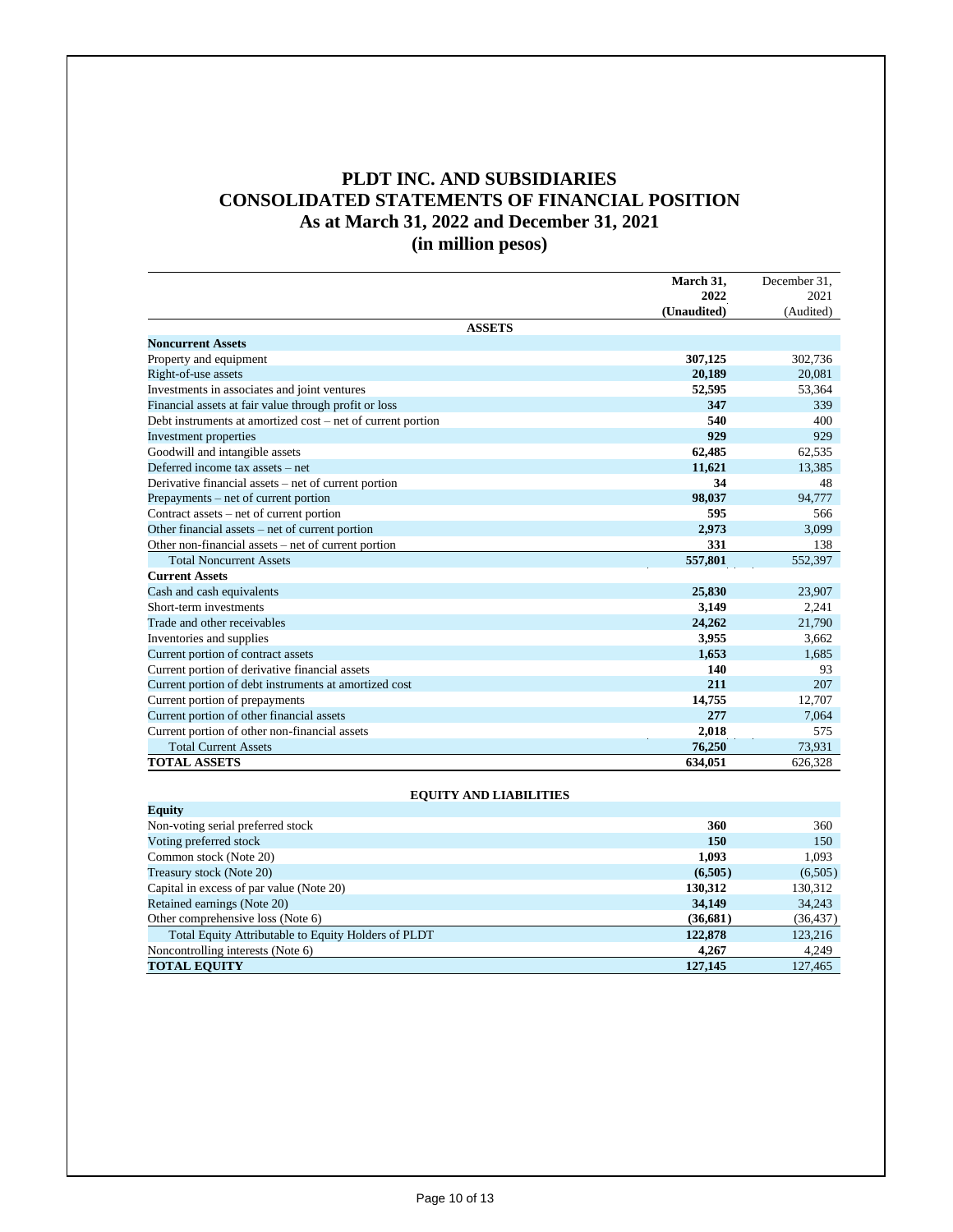#### **PLDT INC. AND SUBSIDIARIES CONSOLIDATED STATEMENTS OF FINANCIAL POSITION (***continued)* **As at March 31, 2022 and December 31, 2021 (in million pesos)**

**March 31, 2022** December 31, 2021 **(Unaudited)** (Audited) **Noncurrent Liabilities** Interest-bearing financial liabilities – net of current portion **242,620** 241,075<br>
Lease liabilities – net of current portion **242,631** 17,131 Lease liabilities – net of current portion Deferred income tax liabilities **210** 169 Derivative financial liabilities – net of current portion **190** 100 Customers' deposits **2,272** 2,270<br> **2,270** 2,270 2,270<br> **2,270** 2,270 2,270 2,270 2,270 2,270 2,270 2,270 2,270 2,270 2,270 2,270 2,270 2,270 2,270 2,270 2,270 2,270 2,270 2,270 2,270 2,270 2,270 2,270 2,270 2,270 2,270 2, Pension and other employee benefits **7,868** 7,760 Deferred credits and other noncurrent liabilities **6,560** 6,084 Total Noncurrent Liabilities **276,301** 274,589 **Current Liabilities** Accounts payable **99,718 99,686** 99,718 **99,686** 99,718 **99,686** 99,718 **99,686** 99,718 **99,686** 99,718 **99,686** 99,718 **99,886** 99,718 **99,886** 99,718 **99,886** 99,718 **99,886** 99,718 **99,886** 99,718 **99,886** 99,718 **99,** Accrued expenses and other current liabilities **100,106** 106,113<br>
Current portion of interest-bearing financial liabilities **14,213** 11,482 Current portion of interest-bearing financial liabilities **14,213** 11,482 Current portion of lease liabilities **4,652** 4,555 Dividends payable **10,782** 1,708 Current portion of derivative financial liabilities **73** 115<br>
Income tax payable **1,093** 583 Income tax payable Total Current Liabilities **230,605** 224,274 **TOTAL LIABILITIES** 506,906 498,863 **TOTAL EQUITY AND LIABILITIES** 634,051 626,328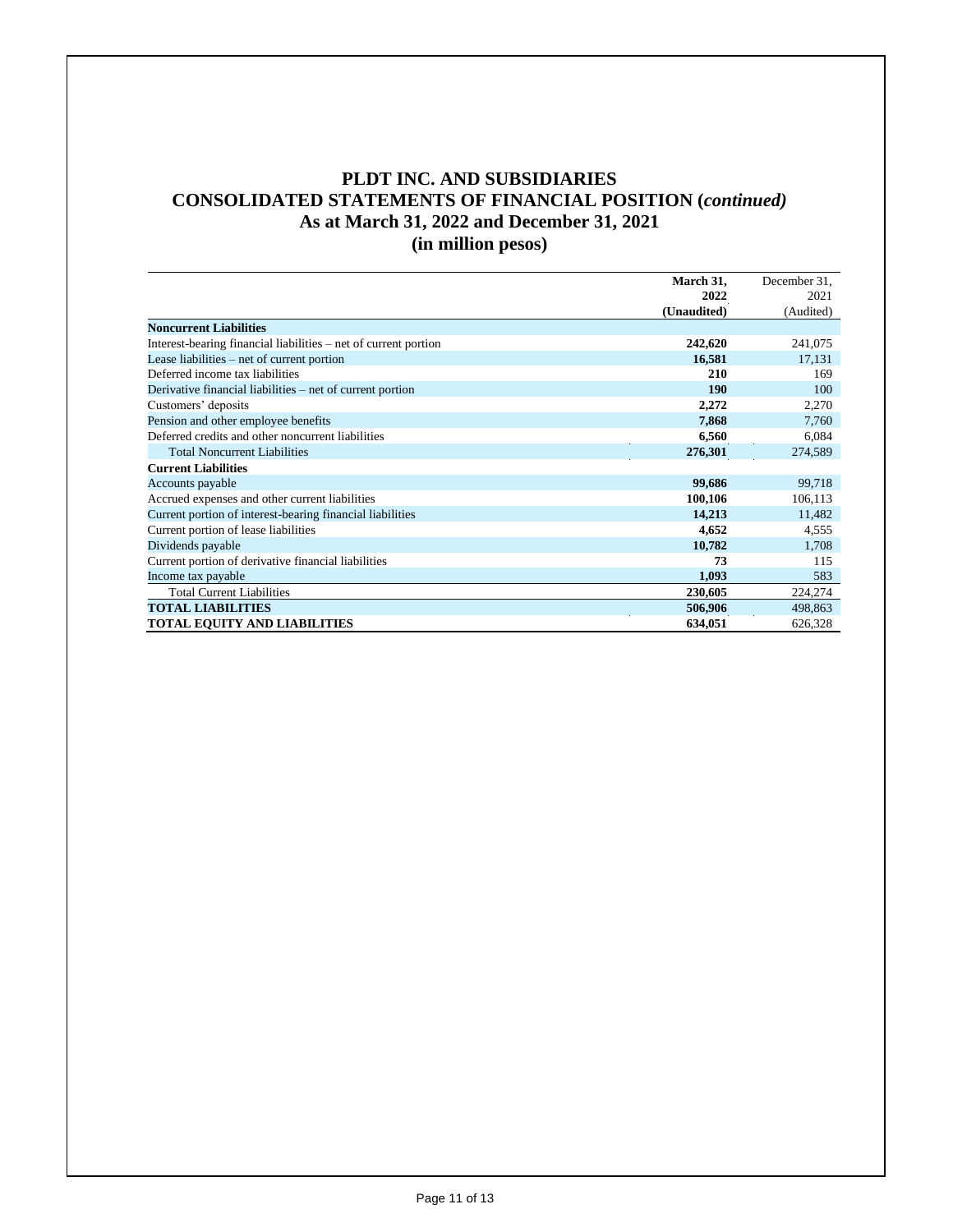### **PLDT INC. AND SUBSIDIARIES CONSOLIDATED INCOME STATEMENTS For the Three Months Ended March 31, 2022 and 2021 (in million pesos, except earnings per common share amounts which are in pesos)**

|                                                                         | 2022        | 2021    |
|-------------------------------------------------------------------------|-------------|---------|
|                                                                         | (Unaudited) |         |
| <b>REVENUES FROM CONTRACTS WITH CUSTOMERS</b>                           |             |         |
| Service revenues                                                        | 47,974      | 45,677  |
| Non-service revenues                                                    | 2,174       | 2,247   |
|                                                                         | 50,148      | 47.924  |
| <b>EXPENSES</b>                                                         |             |         |
| Selling, general and administrative expenses                            | 23,527      | 20,014  |
| Depreciation and amortization                                           | 12,567      | 11.721  |
| Cost of sales and services                                              | 3,265       | 3,588   |
| Interconnection costs                                                   | 1,596       | 833     |
| Asset impairment                                                        | 1,078       | 1,592   |
|                                                                         | 42,033      | 37,748  |
|                                                                         | 8,115       | 10,176  |
|                                                                         |             |         |
| <b>OTHER INCOME (EXPENSES) - NET</b>                                    | 3,790       | (2,480) |
| <b>INCOME BEFORE INCOME TAX</b>                                         | 11,905      | 7,696   |
|                                                                         |             |         |
| PROVISION FOR INCOME TAX                                                | 2.752       | 1.822   |
| <b>NET INCOME</b>                                                       | 9,153       | 5,874   |
| <b>ATTRIBUTABLE TO:</b>                                                 |             |         |
| Equity holders of PLDT                                                  | 9,078       | 5,803   |
| Noncontrolling interests                                                | 75          | 71      |
|                                                                         | 9,153       | 5,874   |
| <b>Earnings Per Share Attributable to Common Equity Holders of PLDT</b> |             |         |
| <b>Basic</b>                                                            | 41.95       | 26.79   |
| <b>Diluted</b>                                                          | 41.95       | 26.79   |